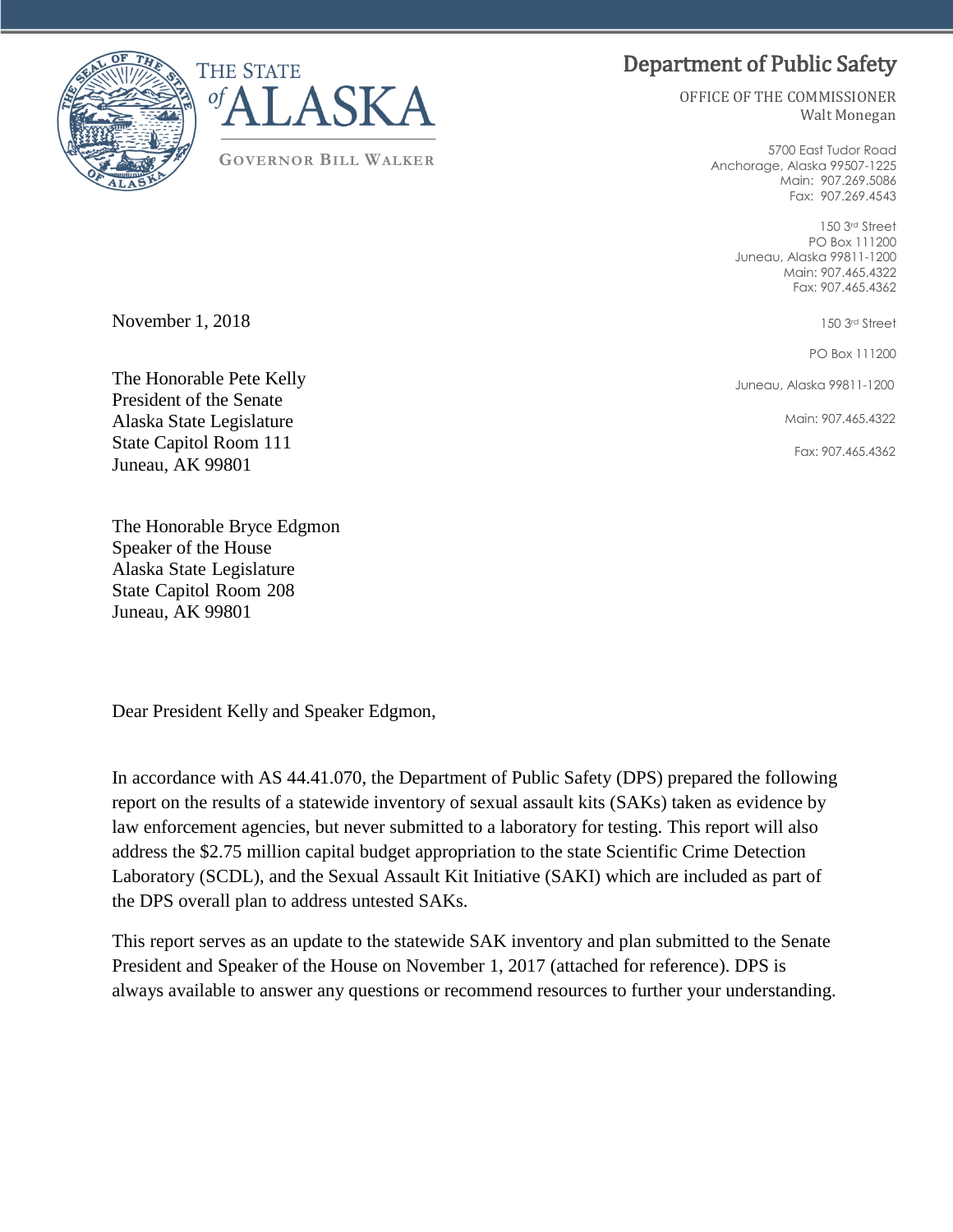#### **Updated inventory of untested SAKs**

On May 22, 2018, each police agency was contacted regarding the renewed requirement to inventory previously untested SAKs in response to the passing of HB31. Subsequent emails and phone calls were made as needed, and **48 of 48 police agencies<sup>1</sup>** complied with the request resulting in **2568** victim SAKs being inventoried.<sup>2</sup>



*Figure 1. 2568 SAKs were inventoried by 48 departments. 89% or 2281 belonged to the six listed agencies.<sup>3</sup>*

<sup>&</sup>lt;sup>1</sup> The 2017 inventory references 49 police agencies in Alaska. However, at the time of the 2018 survey there were 48.

 $2$  577 Alaska State Trooper (AST) victim SAKS were submitted for testing resulting in a decrease in the SAK inventory and a reduction in their overall percentage of total SAKs from 22% to 7%. The total inventory of victim SAKS do not include anonymous victims as they are not eligible for testing according to recommendations by Office of Violence Against Women.

<sup>&</sup>lt;sup>3</sup> All other departments category is comprised of data from the following active municipal or tribal police departments: Alaska Railroad Police, Alaska State Parks, Anchorage Airport and Fire, Bethel Police Department, Bristol Bay Police Department, Chickaloon Police Department, Cordova Police Department, Craig Police Department, Dillingham Department of Public Safety, Fairbanks Police and Fire, Fort Yukon Police Department,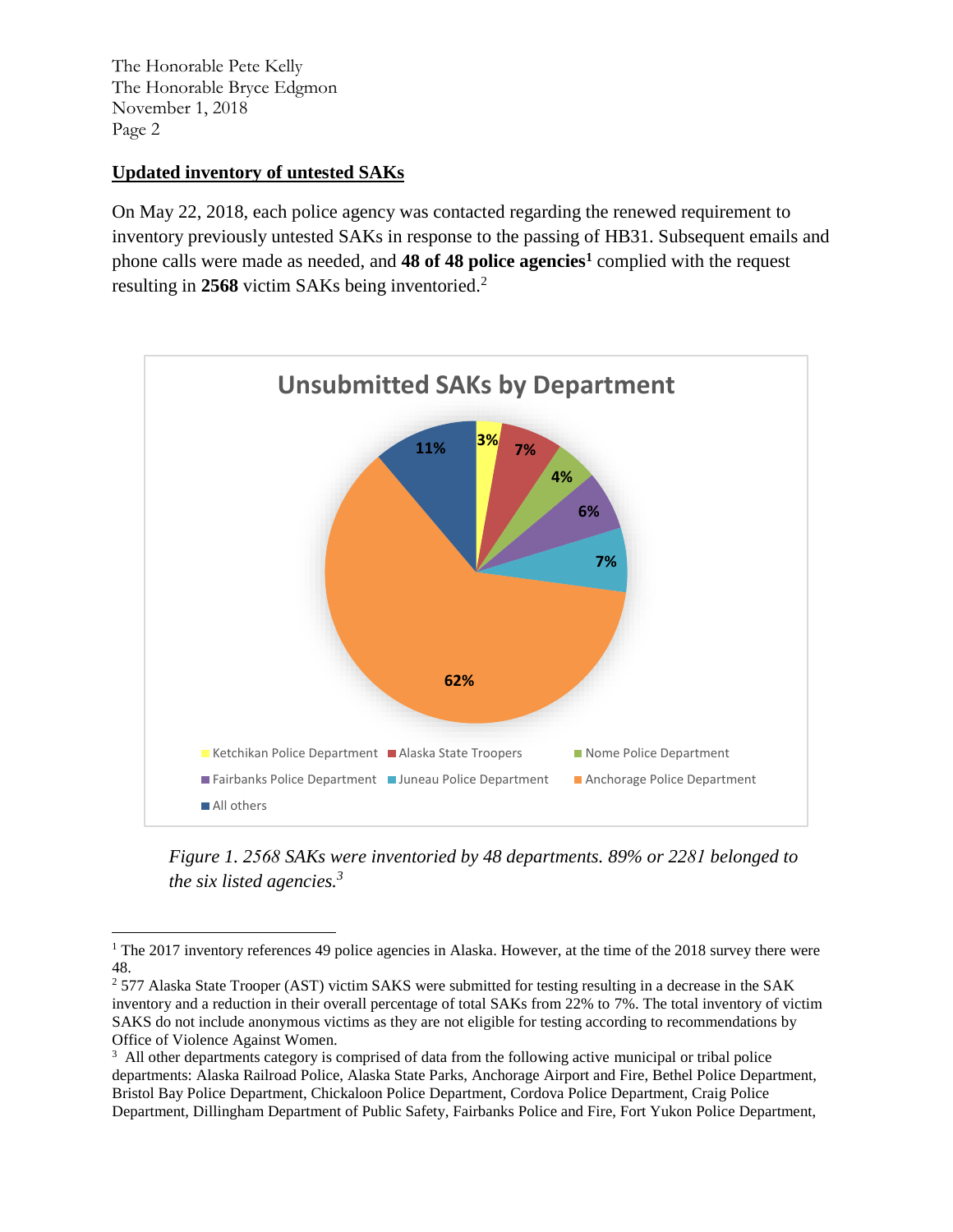All law enforcement agencies, apart from Anchorage Police Department (APD), were asked to submit their entire inventory of previously unsubmitted victim SAKs to the SCDL as part of the process. Every SAK sent to the SCDL in response to this request was entered into the SCDL records management system which includes all information recorded on the evidence and the Request for Lab Services form, including agency case number and date of collection. Departments that could not comply within the given time frame provided an electronic inventory. Their physical inventories will be collected prior to their start date for outsourced analysis.

Because APD applied for FFY2018 Sexual Assault Kit Initiative (SAKI) funds through the Bureau of Justice Assistance to test their SAKs independently through a separate contract, APD was asked to provide an electronic copy of their inventory in lieu of submitting the SAKs to the SCDL. However, APD was recently notified that it was not awarded the SAKI grant. Accordingly, DPS will develop a plan with APD to prioritize the submission of their SAKs to the SCDL.

In addition to the previously unsubmitted SAKs in the custody of law enforcement agencies, the **SCDL currently has 219 SAKs that have been awaiting analysis for 30 days or more.** 

### **Current projects addressing untested Sexual Assault Kits**

DPS is coordinating two large scale efforts to address the current inventory of untested SAKs in Alaska:

### *1. Sexual Assault Kit Initiative*

The DPS SAKI project is in year two of a four-year timeline. SAKI covers eligible SAKs belonging to cases from the Alaska State Troopers (AST). At this time, all 577 eligible AST SAKs have been submitted to a private lab for analysis. DNA results have been received for 340 SAKs, with the remaining results expected to be received by March 2019.

SAKI funds have paid for a Cold Case Investigator and a specialized SAKI prosecutor to evaluate the impacts of the DNA results on the cases. The SAKI Working Group, comprised of

Galena Police Department, Homer Police Department, Kenai Police Department, Ketchikan International Airport Police, King Cove Police Department, Klawock Police Department, Kodiak Police Department, Kotzebue Police Department, Metlakatla Police Department, North Pole Police Department, North Slope Borough Police Department, Palmer Police Department, Petersburg Police Department, Sand Point Department of Public Safety, Seldovia Police Department, Seward Police Department, Sitka Police Department, Skagway Police Department, Soldotna Police Department Unalaska Department of Public Safety, University Police Department , Anchorage, University Police Department, Fairbanks, Valdez Police Department, Wasilla Police Department, Whittier Police Department, Wrangell Police Department, Yakutat Police Department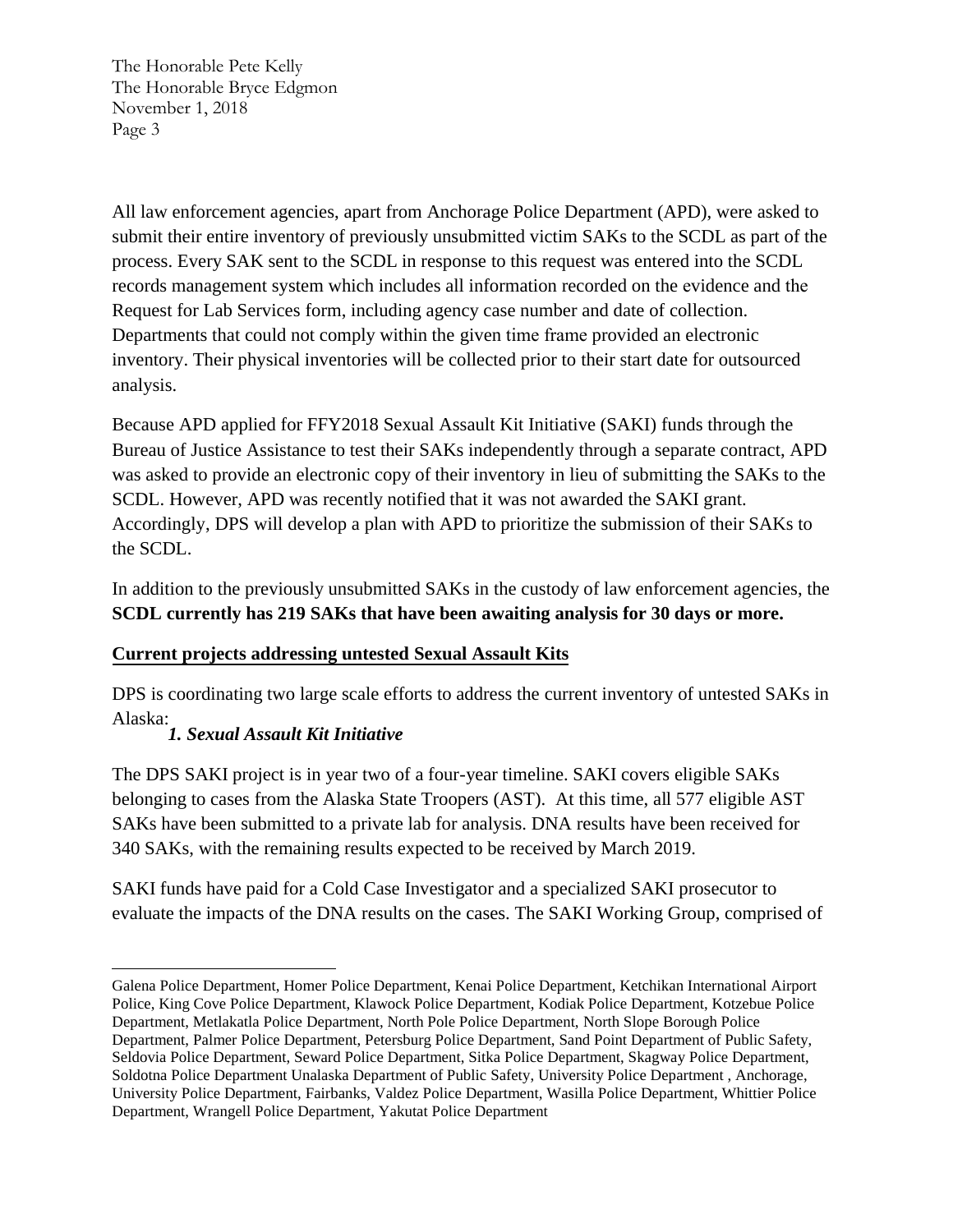multidisciplinary experts, continues to meet monthly. Protocols and documents developed by the SAKI Working Group have been shared with local law enforcement and advocacy agencies.

## *2. Capital Fund Appropriation*

While SAKI focuses on SAKs belonging to AST, the legislature appropriated \$2.75 million to the SCDL to analyze the remaining untested victim SAKs across the state that were identified in the 2017 SAK inventory. The SCDL has budgeted \$300,000 of this \$2.75 million to purchase the high-density shelving and supplies needed to increase the storage capacity for maintaining all SAKs in the state. The state procurement process is complete, and the SCDL is moving forward with the awarded contract.

Remaining funds will be used for having the previously untested SAKs analyzed by a private lab, and to hire a forensic scientist to manage the project and provide the technical reviews required before DNA profiles may be entered into the CODIS database. The state procurement process is complete and SAKs will begin being submitted November 2018. It is estimated that it will take 3-4 years for all SAKs to be submitted and analyzed, at a submission rate of 100 kits per month.

The SCDL has developed a new website with additional information for victims and the public on the SAK projects which will provide quarterly updates on the status of the testing (dps.alaska.gov/saks).

Prioritizing the timeline and order of the untested SAKs will be made in consideration of local and state needs, including department size and access to resources. With those factors in mind, the full inventory of smaller police agencies will be tested. The budget will be reevaluated at regular intervals to determine the quantity of SAKs to be submitted from APD in batches. This will ensure the largest number of departments will have their entire inventory tested as well as alleviate some burden on APD's resources. APD possesses about 62% of the state's unsubmitted kits and will therefore require more planning to absorb the increase in follow-up investigative and prosecutorial workloads.

### **Ongoing plan to address untested SAKs**

The capital appropriation was a one-time event that should allow for the testing of all historical kits in the state. However, without additional planning the problem of a buildup of untested kits will reoccur as kits not requiring scientific analysis continue to be submitted to the SCDL for storage.

Additionally, feedback from the public indicates that the SCDL should continue efforts to ensure that all sexual assault analysis requests are assigned and initiated within 10 days of receipt of available evidence related to the request.